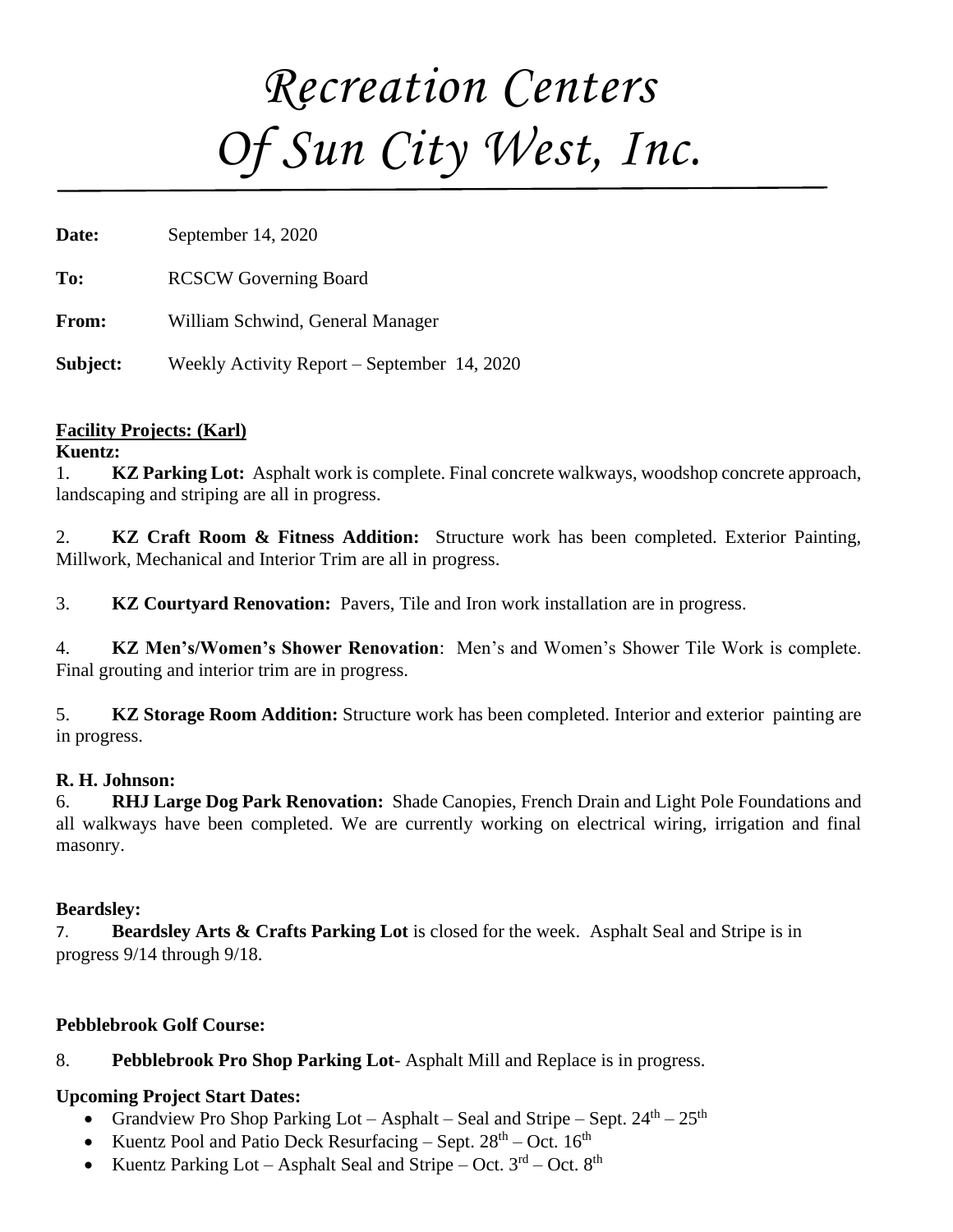### **Facility Maintenance: (Russ)**

9. Facility Maintenance Staff continues to work on the Kuentz Facility Monitor's Booth and Office area.

#### **Sports Pavilion:**

10. We will be going back to our normal Fall Operation Hours, seven days a week from 8 a.m. to 9 p.m. To comply with State and CDC Reopening Guidelines, we are manning the doors and taking temperatures of those accessing the Sports Pavilion. We are limiting the number of chairs available along the concourse so they cannot be used for congregating before or after bowling.

11. League play started last Tuesday, 9-8-20. League Play participants are about half of what they were compared to League Play in 2019. Four more teams start up today. We will offer more open play, specials and tournaments as we move forward to make up some of the losses.

12. We have a two-day Juniors and Seniors Doubles Tournament scheduled for October 3<sup>rd</sup> through Oct. 4th. This is our  $2<sup>nd</sup>$  hosting of this Tournament featuring the best of city bowlers.

#### **Member Services:**

13. The Member Services Office is open Monday through Friday from 8:00 a.m. to 2:30 p.m. should you need to come in for assistance. You can also continue to pay your dues online or call 623-544-6100 to pay by phone. Member credit can be purchased at any of our open Golf Course Pro Shops or from Member Services during their normal hours. If you have any questions you are welcome to contact us by email as well at [membership@suncitywest.com.](mailto:membership@suncitywest.com)

14. For the first 11days of September 46 APF Fees were collected with 6 refunds. For the same time period in 2019 we had 89 APFs. We anticipate meeting that number or doing better this year.

### **Recreation: (David)**

15. The Arizona Department of Health Services has authorized the reopening of our indoor Fitness Centers. We are required to maintain the criteria established by the AZ Dept. of Health Services and the CDC to remain open. This will include mask and temperature checks at the door as well as requiring social distancing while using the facilities.

Palm Ridge Fitness Center was reopened on Monday, 8/31/20 and the R.H. Johnson Fitness Center reopened on Thursday, 9/3/20. We are currently permitted to allow 25% capacity use of our facilities through the remainder of this week. Beginning Monday 9/21/20 we will be increasing the capacity number to 50%.

You can check the following link to see latest on facility reopening dates and times of each of our facilities. Check [https://suncitywest.com/covid19/.](https://suncitywest.com/covid19/) All items on the list are subject to change.

16. Each Recreation Center now has a disinfection gun for sanitizing purposes. We've also received 30 cases of gym wipes which is enough for 2 to 3 months supply for use at all fitness centers.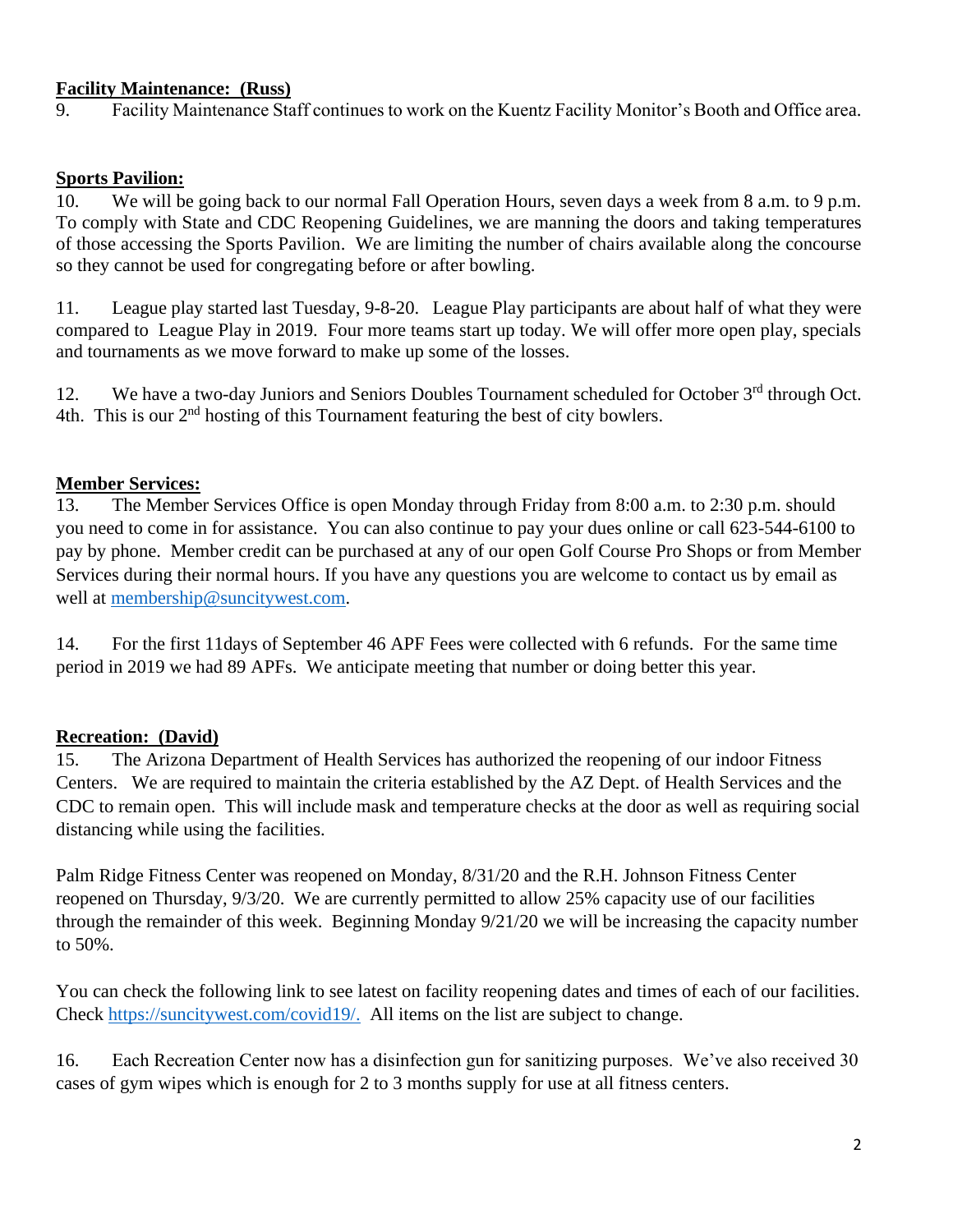17. We will be reviewing the bids for the Audio/Visual Update of the Social Hall. We plan to have sound and cameras installed so we can duplicate the upgrade that occurred at Palm Ridge and turn the portable audio/visual equipment into "built-in" equipment which will serve us better.

# **Recreation Activities/CC&Rs: (Riley)**

## **CC&Rs**

18. Due to the closure of the Rec. Centers, all CC&R complaints should be sent in by email (located on the main page of our website [\(www.suncitywest.com\)](http://www.suncitywest.com/) or by telephone at 623-544-6661.

19. Current Open violations are at 51 as of today.

20. Our new CC&R Clerk Denise Erlandson has started CC&R training.

21. We have been working closely with the County Zoning Department with enforcement that falls outside the realm of our CC&R Department.

# **Chartered Clubs:**

22. Please visit this link for the latest in Club Closures and Openings. <https://suncitywest.com/covid19/>

23. Fitness Classes will be reopening at Palm Ridge. Dance Studio opens today with limited participation of 10 people. The week of 9/21 those reopening include: Strength 45, Zumba and Country Western Dance practice (tentative).

24. The new RR&P Disciplinary procedures were presented at the Governing Board Workshop last week and will be presented to the Governing Board for approval at their Sept.24<sup>th</sup> Meeting.

25. The Chartered Club Committee and Staff are continuing to work on the revision to CR-13 to help clarify Clubs' responsibility for Club improvements.

# **Tours and Scheduling:**

26. We continue to review October/November Club Schedules and upcoming meetings for possible cancellations of large gatherings.

# **Village Store**

27. The Village Store current hours of operation are from 9 a.m. to 1 p.m. Monday through Friday. These hours will continue through the month of September.

28. Due to Corona Virus and the need for social distancing, we currently allow 6 to 8 people in the Village Store at any one time. The wearing of masks is mandatory for indoor facility locations along with increased facility sanitization.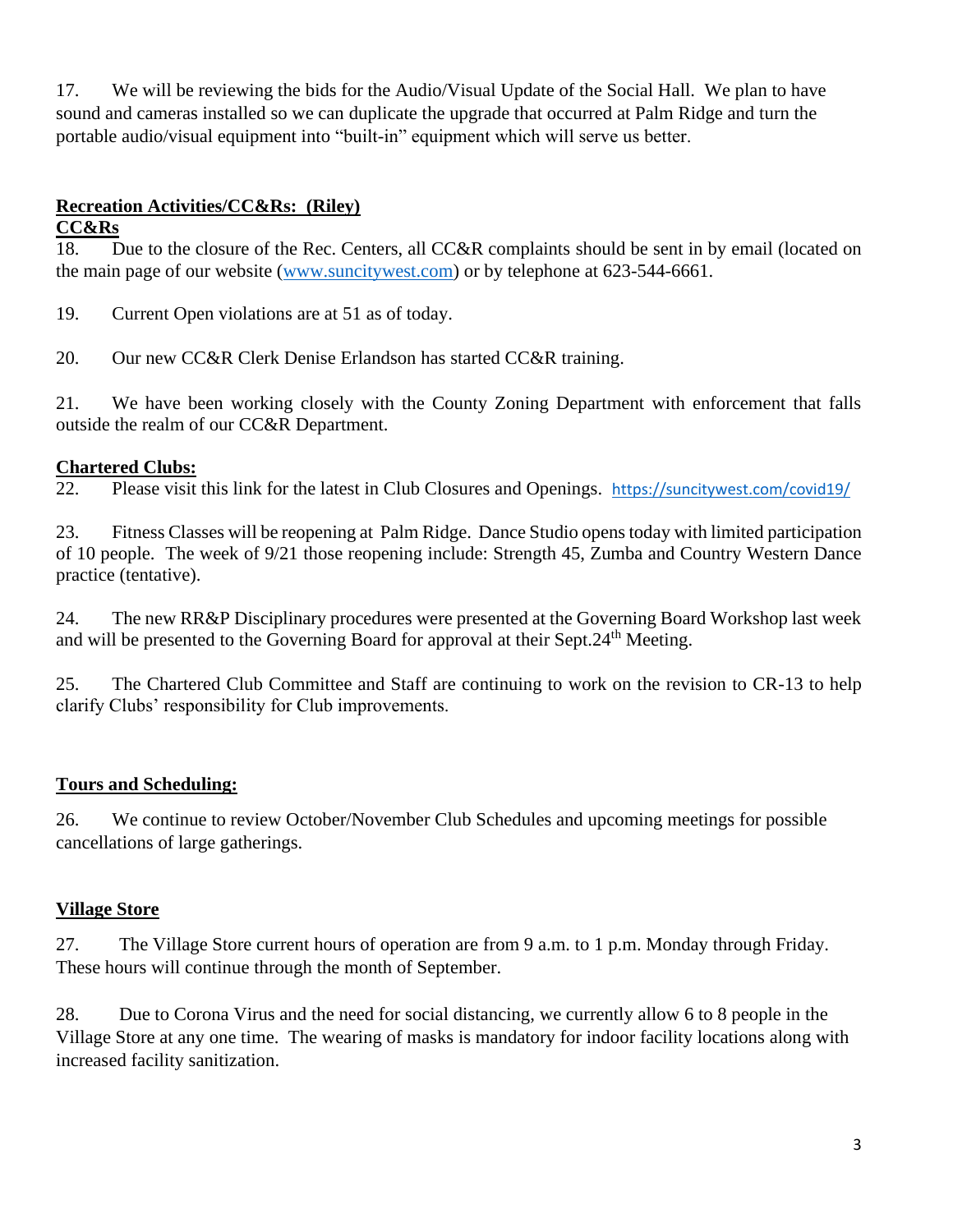29. Sales through the Village Store for the month of August were just over \$6,500 with about 1/6 of that number coming from security mailbox sales.

30. We are having a hard time getting volunteers. Many people won't volunteer due to corona virus and a volunteer we did have was involved in an accident and won't be available until sometime in October. We will be placing ads for anyone interested in volunteering at the Village Store.

31. Our snowbirds are beginning to come back to SCW. Several couples have already come in to shop at the Village Store.

# **General Services:**

32. For the most up-to-date information on the Covid-19 virus, please visit our website at [https://suncitywest.com/covid19/.](https://suncitywest.com/covid19/) We have met the Covid-19 benchmark numbers required by the CDC and AZ Dept. of Health Services for reopening our indoor facilities at 25% capacity as per state mandates.

33. The IT Department continues to encourage Staff to make IT aware of any and all personnel changes in their departments as this affects email addresses, phone numbers, access to software and hardware, etc. which requires action on IT's part.

34. Our Member Portal was migrated and launched Monday night. It can be found at [https://suncitywest.totaleintegrated.com.](https://suncitywest.totaleintegrated.com/) Should members have trouble with the Portal, i.e., logging in, resetting passwords, etc., email us at [portal@suncitywest.com](mailto:portal@suncitywest.com) to report the issue so we can assist. FAQs will be available on the new Portal.

35. Martin has finalized the tri-fold pamphlet on Association dues and what they are used for. The trifold is being handed out at meetings and to new members. We will order additional printing if and as necessary.

36. Katy attended a meeting with the Northwest Valley Sun Cities Transit Study Group last week and will collect additional information on this subject. Information on this group is available on their web site at valleymetro.org/northwestvalley.

# **RHJ Library:**

37. Library hours are currently Tuesdays through Saturday from 9 a.m. to 2 p.m. through Saturday, October 3<sup>rd</sup>. Beginning Tuesday, October 6, we will be returning to our normal operating hours of 9:00 a.m. to 4:00 p.m., Tuesdays through Saturdays.

38. The library started a survey to get feedback from residents about the library and its services to help with future planning of events. Over 400 people responded to the survey to date. If you would like to participate, you can fill out a survey online at [https://www.surveymonkey.com/r/RHJLibraryPrograms.](https://www.surveymonkey.com/r/RHJLibraryPrograms)

39. The video introducing the new Patron side of the library catalog has been completed. You can visit it at [https://www.youtube.com/watch?v=yd6GwLeH-A8&feature=youtu.be.](https://www.youtube.com/watch?v=yd6GwLeH-A8&feature=youtu.be)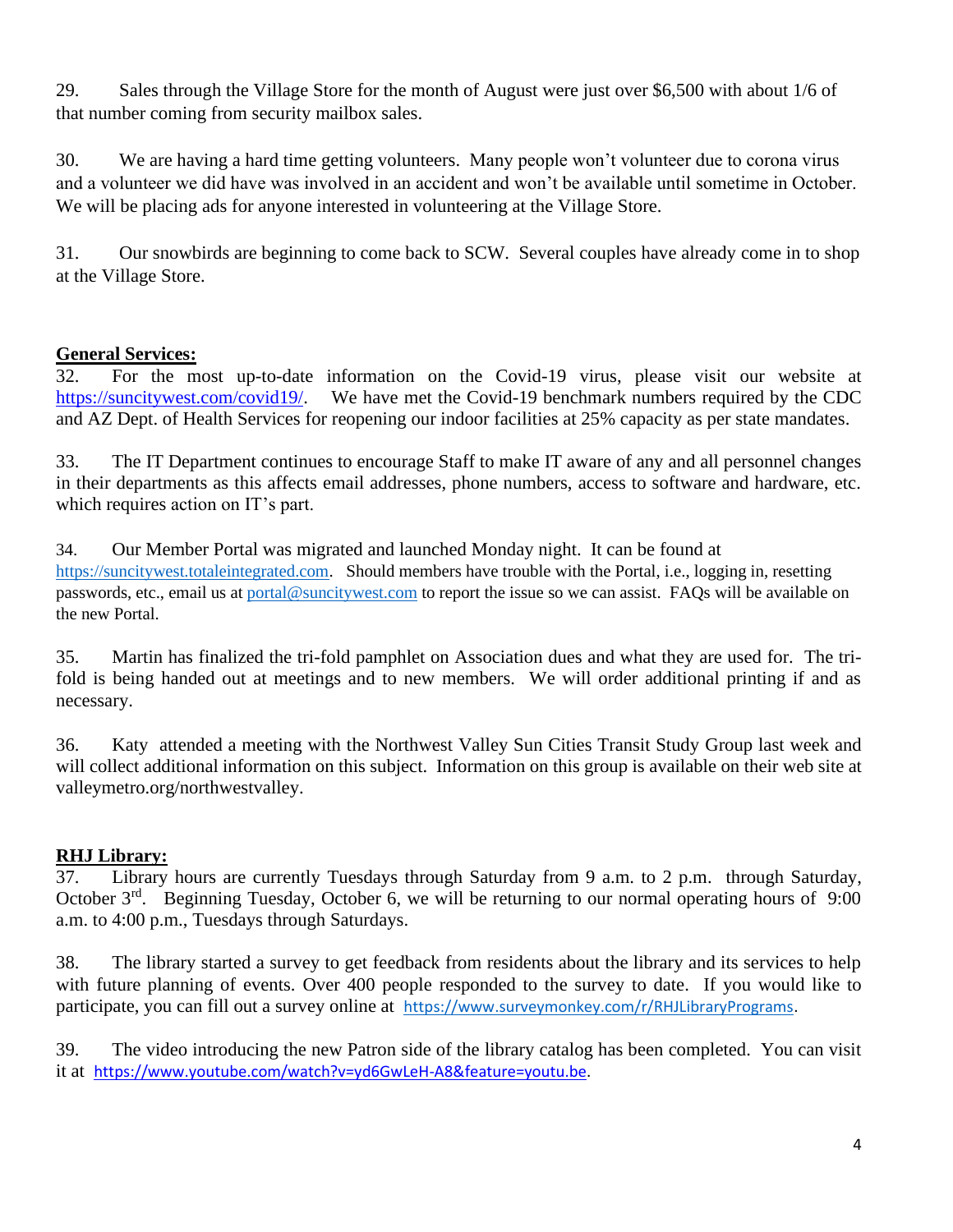40. We continue to look at ways to offer virtual library programming. One of our local authors will do a presentation at the end of September.

## **Financial Services:**

41. The final annual audit will be presented to the B&F Committee at their meeting on 9-22-20 and to the Governing Board at their meeting dated 9-24-20.

42. The Association Attorney will be addressing our Kuentz Gas Line Damage Claim, sending a demand letter to all vendors involved.

43. We are meeting with our Insurance Broker regarding next year's insurance fees/coverage.

44. We will be meeting to discuss updating the Policy on Golf Card Refunds.

## **Events Planning:**

45. We have cancelled all fall special events for the remainder of **2020**. The main reason for this decision was to keep us from the possibility of losing substantial down payments on our bookings, not knowing at this point if we could sell enough tickets to cover costs or if the event would have to be cancelled due to state mandates.

46. Please see the attached "Upcoming Events" Sheet for all available event information.

47. We have closed all sales to **2021** Top Hat and Cruise Ship Series tickets to allow for more room between the seats. If the virus numbers subside and we no longer have to worry about distancing, we can always open back up for individual ticket sales on these events.

# **Human Resources:**

48. The HR Dept. received no new reports of employee/spouse positive COVID-19 cases this past week. The numbers continue to head down.

49. We continue to work to fill multiple Full Time Golf Maintenance positions in the Golf Maintenance Department.

50. The HR Dept. has set up on-site Flu Shots for employees through our Health Insurance Carrier Cigna.

51. HR Manager, Marie Mrowzynski, reminded Staff that the Governing Board is looking for nominees for Board Recognition.

52. We will finish up employee temperature checks through this week and end it on Monday, 9/21/20.

53. Since the Employee Recognition Luncheon was cancelled for this year, we will be working out how we will deliver the awards to employees.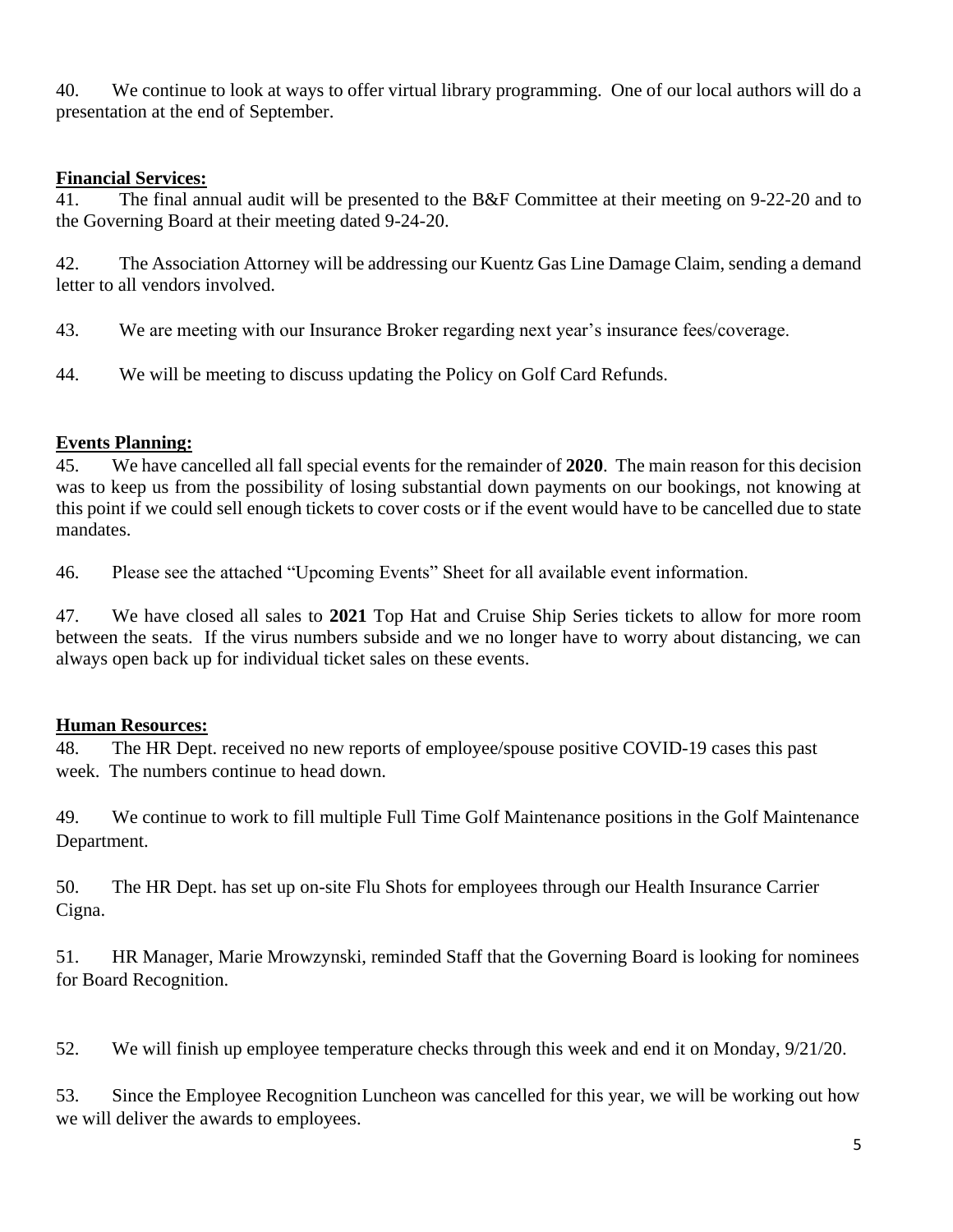### **Golf Operations:**

54. Revenue numbers for the first 12 days of September; Revenue was up 25% over prior year and Rounds were up 20% over of prior year.

55. The sign-up process for our 25<sup>th</sup> Anniversary of the Octogenarian Tournament on Saturday, October 24th has begun. The Tournament will be held at Desert Trails Golf Course. Entry Forms went out this past Saturday and were being accepted from the players beginning Monday, 9/14/20. We are expecting 90 players to participate in this event.

56. **Web Portal** – The new member Web Portal went live on September 14<sup>th</sup>. Transition has gone smoothly although there will be an adjustment period for users learning to navigate through the new portal.

57. We are committing to an abbreviated schedule for tournaments and golf events. There will be no shotguns or double tee starts in the tournament lineup. We will be eliminating food and beverages as well to minimize congregation of players.

58. We are looking to hire 10 - 12 new employees to fill Player Assistant and Call Center positions. These are temporary part-time positions that will work from mid-October 2020 to the end of April 2021.

59. There was some vandalism at the Deer Valley Golf course this past Sunday night. A driving range machine was broken into and the face plate was removed and taken from the immediate area. We are looking to locate this component as it will cost over \$500 to repair/replace.

60. **Thanksgiving Schedule** – The four golf courses open on Thanksgiving this year will be Desert Trails, Echo Mesa, Pebblebrook and Trail Ridge.

### 61. Review of COVID-19 Rules for Sept.:

- Tee time Intervals
- Number of Cart Riders
- Number of people in Pro Shops.

### **Environmental Services:**

- 62. **Golf Course Maintenance** Project Updates:
	- Desert Trails Bunker Project This project will be completed this week. The last of the sod was delivered Wednesday of this week
	- . Staff will be working on a new desert landscape area next to the #1 tee at Pebblebrook. This project ties in with the new driving range tee that was completed earlier this summer.
	- Fall Overseeding starts next week. Grandview, Echo Mesa, Pebblebrook and Desert Trails will close Thursday, September24th and reopen on Tuesday, October 20<sup>th</sup>. (Pebblebrook and Desert Trails were already closed for summer maintenance.)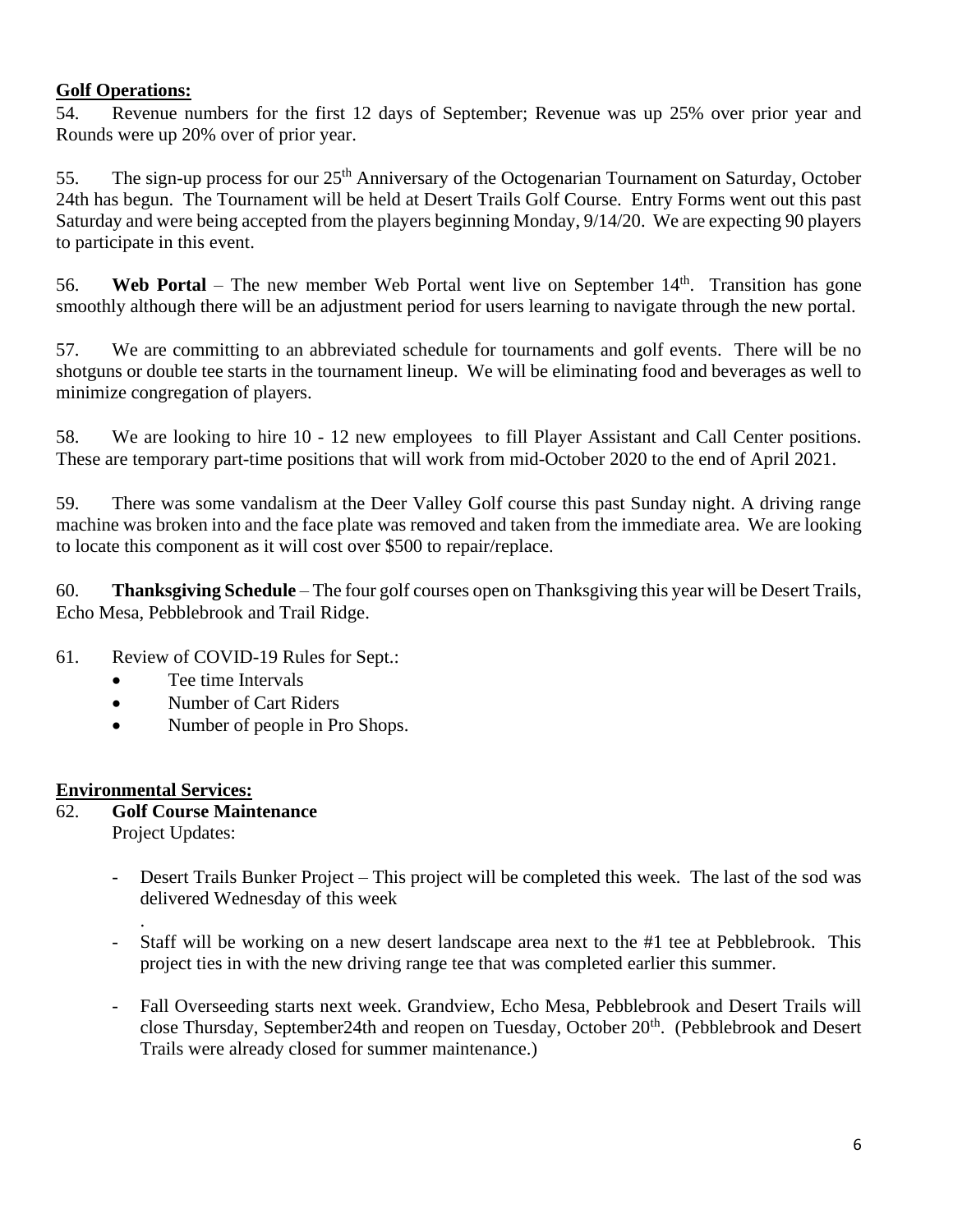Water Usage Report – Year to date we have used 52.7 acre feet more water this year compared to last year for the same time period. This is good news considering the lack of rainfall and the extreme heat that we had to deal with this summer.

### 63. **Landscape Maintenance:**

- Fall Overseeding starts next week at Liberty Softball Field.
- Staff is removing the Summer flowers this week. Fall/Winter flowers are scheduled to be planted around the third week of October.

# **Upcoming Events**

# **Current / Upcoming Ticket Sales**

| Event                               | <b>Event Date</b>                  | Location             | Time           | <b>Ticket Sales</b>     |
|-------------------------------------|------------------------------------|----------------------|----------------|-------------------------|
| Letters To Santa                    | Mail out November 30 <sup>th</sup> | <b>BOX OFFICE</b>    | N/A            | October 13th            |
| <b>DRIVE IN MOVIE - Knives Out</b>  | October 15 <sup>th</sup>           | <b>RHJ North Lot</b> | <b>Dusk</b>    | October 6 <sup>th</sup> |
| <b>DRIVE IN MOVIE - The Shining</b> | October 29th                       | <b>RHJ North Lot</b> | <b>Dusk</b>    | October 6 <sup>th</sup> |
| <b>Virtual Thanksgiving 5k</b>      | Nov 25 - 27 <sup>th</sup>          | <b>ANYWHERE</b>      | <b>ANYTIME</b> | September 28th          |
| TOP HAT 3pm                         | 2021 Series                        | Palm Ridge           | 3pm            | <b>SALES CLOSED</b>     |
| TOP HAT 7pm                         | 2021 Series                        | Palm Ridge           | 7pm            | <b>SOLD OUT</b>         |
| <b>CRUISE SHIP RENEWALS</b>         | 2021 Series                        | Palm Ridge           | 7pm            | <b>SOLD OUT</b>         |

*WE have closed all sales for Top Hat 7pm and Cruise Ship to allow more room between seats! If COVID-19 subsides we can always open back up for individual ticket sales* 

# **Be sure to get your Letters to Santa – Post Stamped by the North Pole**

# **For SUN CITY WEST Residents ONLY**

**We are teaming up with ARC for our Curbside Christmas Wave to Santa and receive a craft. Event includes a fortune teller, reindeer food and much more along with a small breakfast For SUN CITY WEST Residents ONLY**